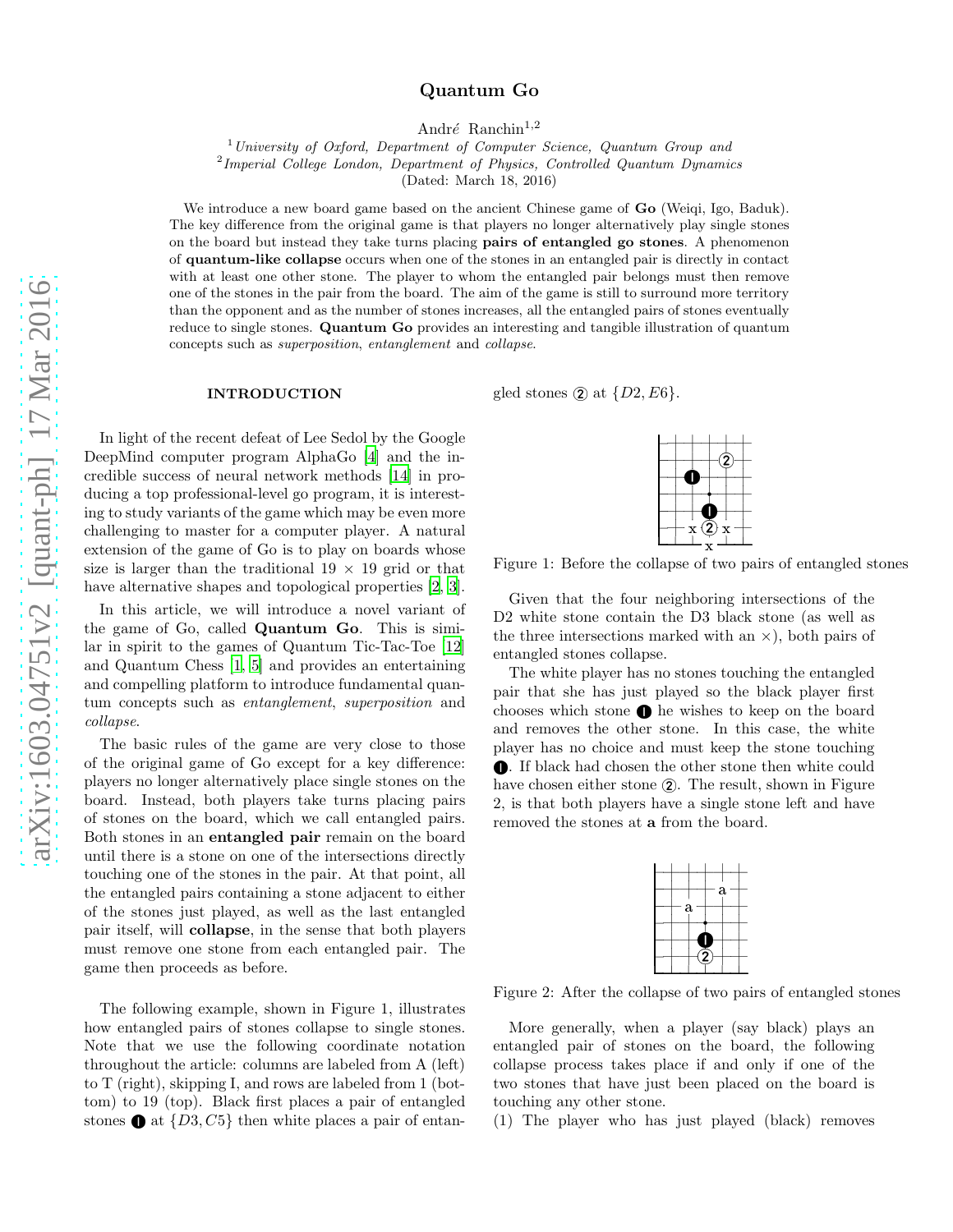one stone from each entangled pair of their colour (not including the pair they last played) which has one or more stones directly adjacent to a stone which has just been placed.

(2) The other player (white) then removes one stone from each entangled pair of their colour which has one or more stones directly adjacent to a stone which has just been placed.

(3) The player who has just played (black) then removes one of the two entangled stones they have just placed on the board. They must keep a stone that is touching another stone that has just collapsed if they can do so.

If at least one stone in an entangled pair is played in contact with a stone which is no longer entangled, then the new pair collapses immediately and play mimics regular Go. A player can always force the collapse of an opponent's pair at the cost of making a potentially undesirable contact play. Similarly, a player can choose to always collapse their own entangled pairs but this will lead to a disadvantage. As the number of stones increases, all the entangled pairs of stones eventually reduce to single stones and Quantum Go increasingly resembles normal Go.

The following section will introduce the rules of Quantum Go in more detail. Subsequent sections will illustrate the rules of the game by presenting two example games of Quantum Go, a short game on a small  $6 \times 6$  board and the first 100 moves of a game on the full  $19 \times 19$ board. We shall then discuss how Quantum Go provides an interesting background to illustrate some fundamental ideas from quantum theory. Finally, we will conclude by introducing several possible variants of Quantum Go.

### THE RULES OF QUANTUM GO

Quantum Go is played between two players, by placing stones of two different colours– usually black for one player and white for the other– on the intersections of a  $19 \times 19$  checkered square grid. Unless players agree to place a handicap, the board is empty at the onset of the game. Black makes the first move, after which White and Black alternate. A player may pass their turn at any time.

A move consists of placing two stones (called entangled stones) of one's own color on two distinct empty intersection on the board.

When a player plays an entangled pair of stones on the board, the following process (called the collapse of an entangled pair) takes place if and only if there are one or more stones in the intersections neighboring the two stones that have just been placed:

(1) The player who has just played removes one stone

from each entangled pair of their colour which is already on the board (not including the pair they last played) and has a stone adjacent to one of the stones which has just been placed.

(2) The other player then removes one stone from each entangled pair of their colour which has one or more stones directly adjacent to a stone which has just been placed.

(3) The player who has played the last pair of stones then removes one of the two entangled stones they have just placed. They must choose to keep a stone adjacent to a stone that has just collapsed in step (1) or (2) if they can do so.

A stone or solidly connected group of stones of one color is captured and removed from the board when all the intersections directly adjacent to it are occupied by stones of the other colour (after a collapse process). No stone may be played so as to recreate a former board position.

Two consecutive passes or a resignation end the game. A player's territory consists of all the points the player has either occupied or surrounded and the player with more territory wins (a komi can also be added to white's total territory). Note that this version resembles the Chinese area counting rules of Go but we could also restate the rules of Quantum Go so that they resemble the Japanese/Korean territory counting rules of Go.

## EXAMPLE 1: A REDUCED GAME OF QUANTUM GO

We will now present a short game of Quantum Go, played on a  $6 \times 6$  board (with no komi).

In the first two moves, shown in Figure 3, black and white both play entangled pairs. With the third move, black causes the collapse of all three moves by playing a stone adjacent to both  $\bullet$  and  $\circled{2}$ . The collapse process follows the usual three steps:

(1) Black first chooses D3 and takes C2 off the board.

(2) White chooses C4 and takes D5 off the board.

(3) Black can choose either stone as they are both adjacent to collapsed stones. He chooses D4 and removes C3 from the board.

As a side note, if a game of Quantum Go is played on a regular Go board then both players could place their entangled stones upside down and make a note of the entangled pairs. Once the pair collapses to a single stone, that stone may be flipped so that it is in the normal orientation.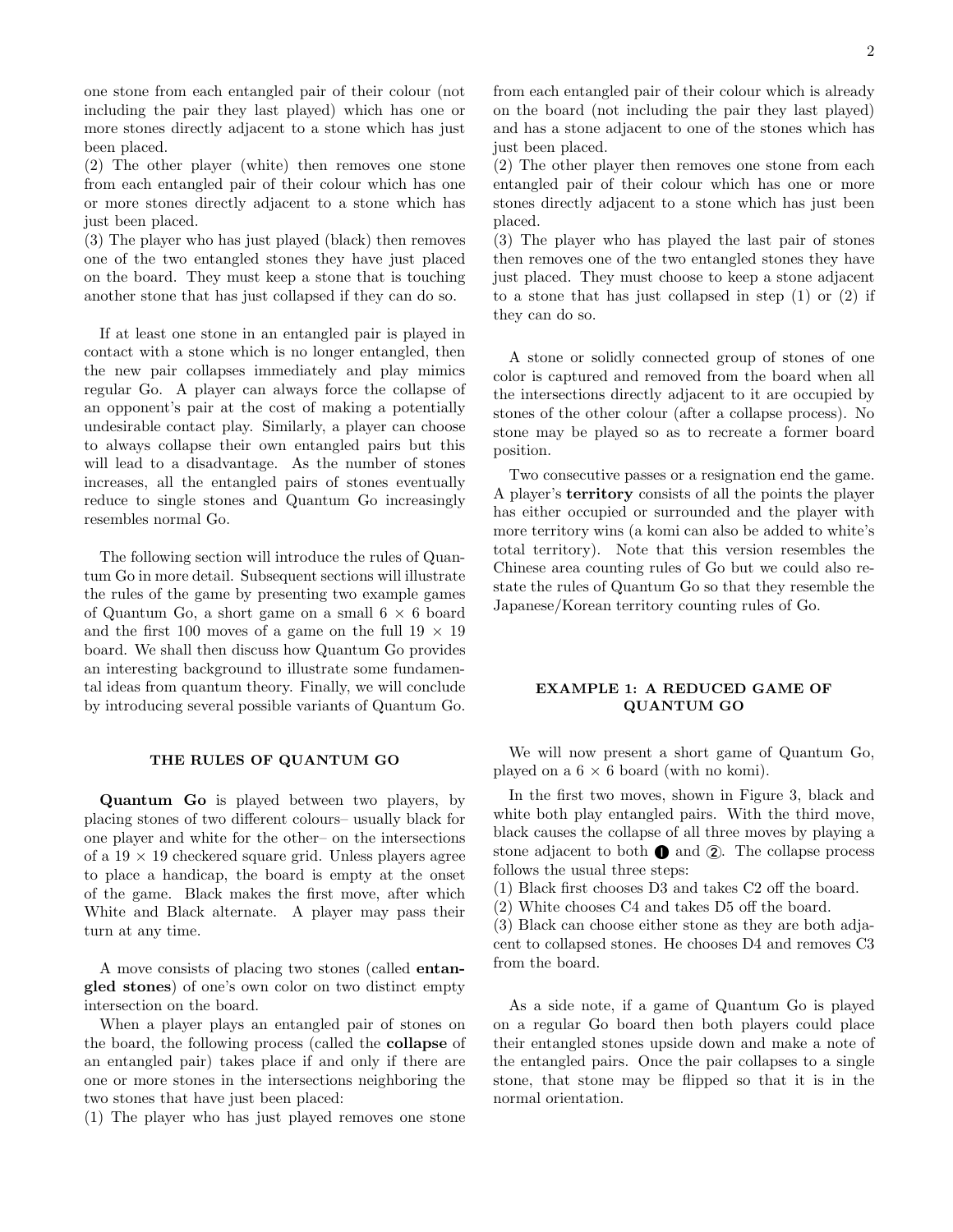

Figure 3: Start of example game 1

The game then proceeds almost exactly like a normal game of Go, until move 7, when a new entangled pair is formed, as shown in Figure 4.



Figure 4: A new entangled pair is formed

This entangled pair collapses on the next move since white's entangled pair  $\Omega$  at  $\{D5, A3\}$  has a stone in contact with the  $\bullet$  stone at E5. White has no entangled stones in contact with either stone in the entangled pair {D5, A3}. Black chooses to remove E5 from the board and keep B2. White then chooses to remove the A3 stone from the board and keep D5. The game then proceeds as in Figure 5 until the formation of the final entangled pair at  $\mathbf{\Omega}$ .



Figure 5: The final entangled pair

As before, the pair collapses on the next move. Black chooses to keep E6 and remove A5 from the board. White is then forced to keep  $E5$  – which is touching the  $E6$ stone that just collapsed – and must remove B4 from the board. The rest of the game, shown in Figure 6, proceeds exactly like a normal game of Go since all the entangled pairs collapse immediately.  $\hat{z}$  is at  $\hat{z}$  and is captured by  $\circledR$ .  $\circledR$  captures three stones.



Figure 6: The game finishes

Black wins by four points. This example game was a useful simple illustration of the rules but was hardly an interesting game of Quantum Go. Indeed, the small size of the board meant that both players had no choice but to make contact plays from the outset and therefore entangled pairs did not persist throughout the game.

We end this section by presenting a full record of all the entangled pairs of stones played by both players throughout the game. The move written in bold is the one which made it through to the end of the game and the underlined pairs induced the collapse of another entangled pair (and therefore collapsed immediately).

| Black 1: <b>D3</b> C2 ; White 2: <b>C4</b> D5          |
|--------------------------------------------------------|
| Black 3: $\underline{\mathbf{D4}}$ C3 ; White 4: C3 D5 |
| Black 5: $D2 D5$ ; White 6: $C5 D5$                    |
| Black 7: <b>B2</b> E5; White 8: <b>D5</b> A3           |
| Black 9: <b>B3</b> E5 ; White 10: <b>C2</b> E4         |
| Black 11: C1 E5 ; White 12: E4 E5                      |
| Black 13: E3 B4 ; White 14: F4 E5                      |
| Black 15: E6 A5 ; White 16: E5 B4                      |
| Black 17: <b>B4</b> A5 ; White 18: <b>B5</b> F3        |
| Black 19: A5 F3 ; White 20: B6 F3                      |
| Black 21: D6 F3 ; White 22: F6 B1                      |
| Black 23: F5 F3 ; White 24: C6 F6                      |
| Black 25: F3 A4 ; White 26: F6 A4                      |
| Black 27: A4 A6 ; White 28: A6 A1                      |
| Black 29: PASS ; White 30: PASS                        |

# EXAMPLE 2: A FULL BOARD GAME OF QUANTUM GO

We will now proceed to show the first 100 moves of a more interesting full board game of Quantum Go, played on a  $19 \times 19$  board (with a komi of 7.5 points).

As shown in Figure G1, the opening of a game of Quantum Go is expected to lead to a large number of entangled pairs of stones, as both players tend to avoid the local disadvantage of an early contact play. On move  $\omega$ , white contacts two pairs of entangled white stones and the first collapse process of the game occurs.



Figure G1: The game begins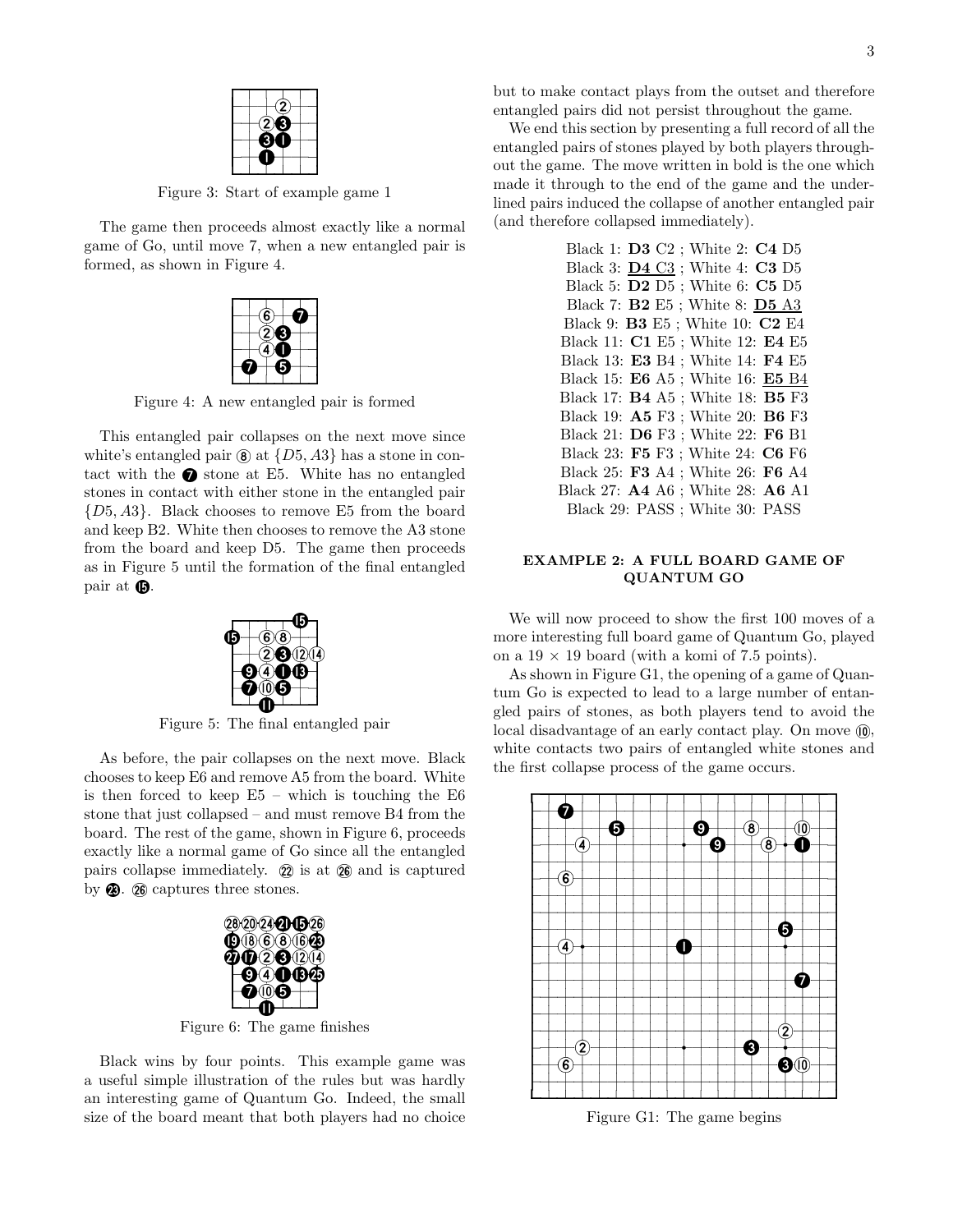Black chooses to keep the  $\bullet$  stone at R16 and the  $\bullet$ stone at Q3 and removes the K10 and O4 stones from the board. White can choose to keep either stone in the  $\omega$  entangled pair as they are both touching another stone that just collapsed. White keeps the R17 stone and removes the R3 stone.

The game then continues as shown in Figure G2. The  $\mathbf 0$  and  $\mathbf 0$  stones collapse immediately as they are in contact with the collapsed  $\omega$  stone.



Figure G2: White pushes from behind

The  $(6)$  pair is in contact with three different stones so the collapse process occurs in the usual order:

(1) White's entangled pair <sup>Æ</sup> collapses and white chooses to keep the P14 stone.

(2) Black's entangled pairs  $\bullet$  and  $\bullet$  collapse and black chooses to keep the R8 and Q13 stones respectively.

 $(3)$  The white entangled pair  $(6)$  that has just been played collapses and white must keep the P13 stone (as the P13 stone is in contact with another collapsed stone but the D18 stone is not).

The game then continues as shown in Figure G3.  $\bullet$ causes the collapse of the  $\bigcirc$  entangled pair and black chooses to keep F17 on the board.



Figure G3: The first fight

Black  $\circledR$  induces the collapse of the entangled pairs  $\circledR$ and  $(2)$ . Therefore, white chooses to keep the stones at J16 and M12 and then black chooses the  $\otimes$  stone at L12.

Given that fighting usually involves many contact plays, it leads to the frequent collapse of entangled pairs of stones and resembles close combat in normal Go. Figures G4 and G5 show that during fighting, collapse is more frequent.



Figure G4: Fighting continues

Black  $\circled{a}$  first induces the collapse of  $\circled{a}$  and  $\circled{b}$ , where black chooses M16 and M14, and then causes the collapse of  $\Omega$  and  $\Omega$ , where white chooses D4 and M15. This means that black must keep the stone at L15, which is in contact with the collapsed stone  $\mathbf{\mathcal{Q}}$ .

In Figure G5, we only show the stones that both players chose to keep when their entangled pairs collapsed.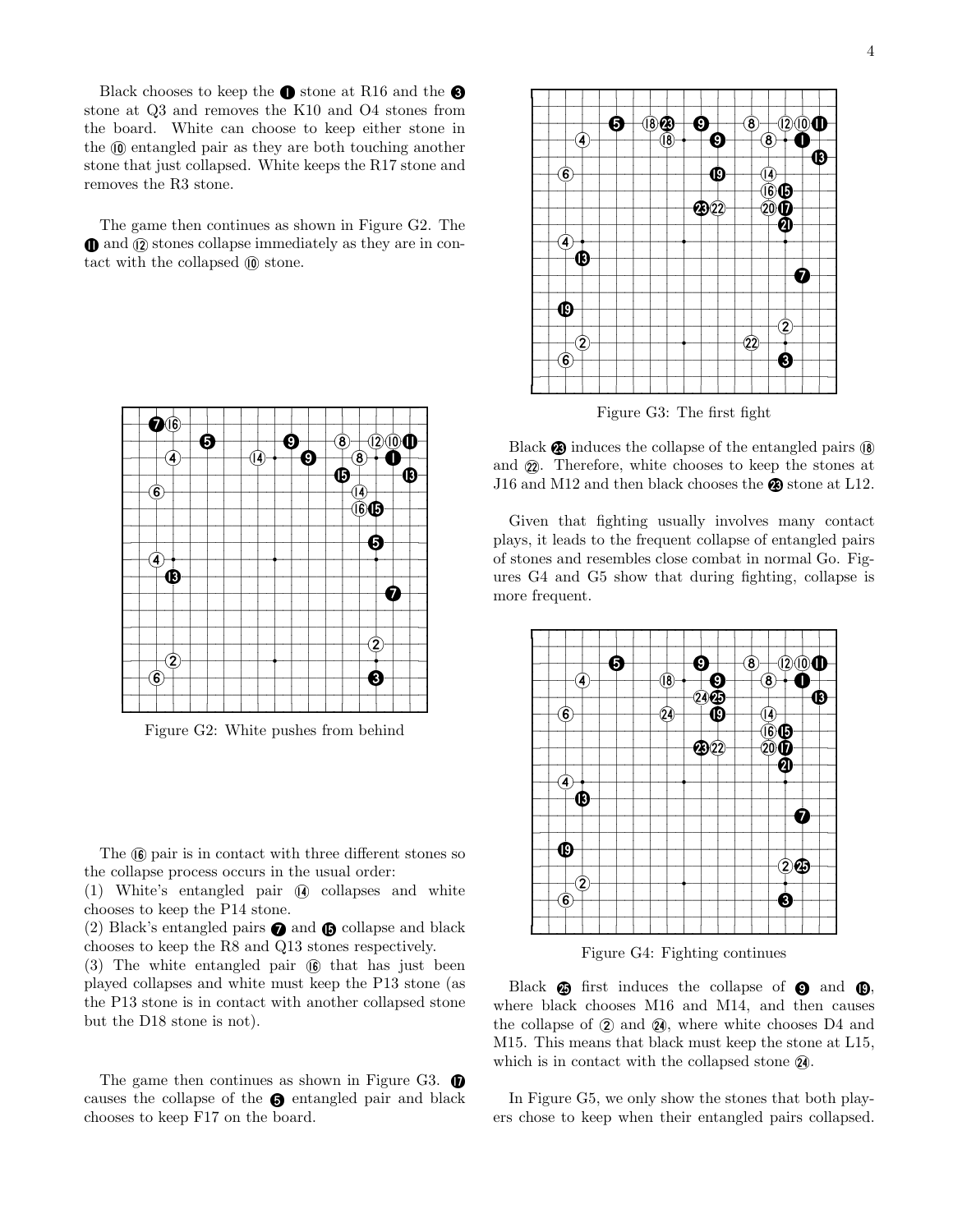Note that black removed the  $\circledast$  and  $\circledast$  stones at  $\circledast$  and  $\circledR$  respectively. Similarly, white removed the  $\circledR$  and  $\circledR$ stones at w.

Also,  $\omega$  induced the collapse of  $\omega$  and white chose to keep the  $\circledast$  stone at P16.



Figure G5: A group between life and death

The move  $\bullet$  leads to an interesting situation where the black group on the top side is locally in a superposition of life and death depending on how black will later choose to collapse the entangled pair  $\bullet$ .

The game proceeds with an interesting fight, shown in Figure G6, where black aims to counter-attack by threatening the white group on the right. From this point onwards, we will only show a single stone when an entangled pair collapses as soon as it is placed on the board and does not induce the collapse of another entangled pair.



Figure G6: Black counter-attacks

Black  $\mathbf{\mathbf{\odot}}$  induces the collapse of  $\mathbf{\mathcal{A}}$ . White chooses to keep the  $\omega$  stone at G16 and then black chooses to keep the  $\bigcirc$  stone at M7.

Figure G7 shows how white forces black to collapse his entangled pairs in order to make his group live locally.



Figure G7: White forces black to commit

 $\Omega$  is a sharp forcing move and black  $\Omega$  induces a collapse process. Black first chooses to keep the  $\bullet$  and **1** stones at N18 and P18 respectively. White then chooses to keep the  $\circled{4}$  and  $\circled{4}$  stones at D16 and O17 respectively. Finally black removes the D17  $\circledR$  stone from the board.

The game then continues as in Figure G8. White  $\mathbb{G}$ causes the collapse of 50 and white removes the stone at P9. The entangled pair  $\mathbf{60}$  at  $\{L8, Q7\}$  causes the collapse of the  $\oplus$  pair. Black chooses to remove the  $\oplus$ stone at **b** and white must remove the stone  $\mathbf{60}$  at **w** from the board.

Black  $\mathbf{\odot}$  induces the collapse of the entangled pair  $\mathbf{\odot}$ and white removes the stone at x.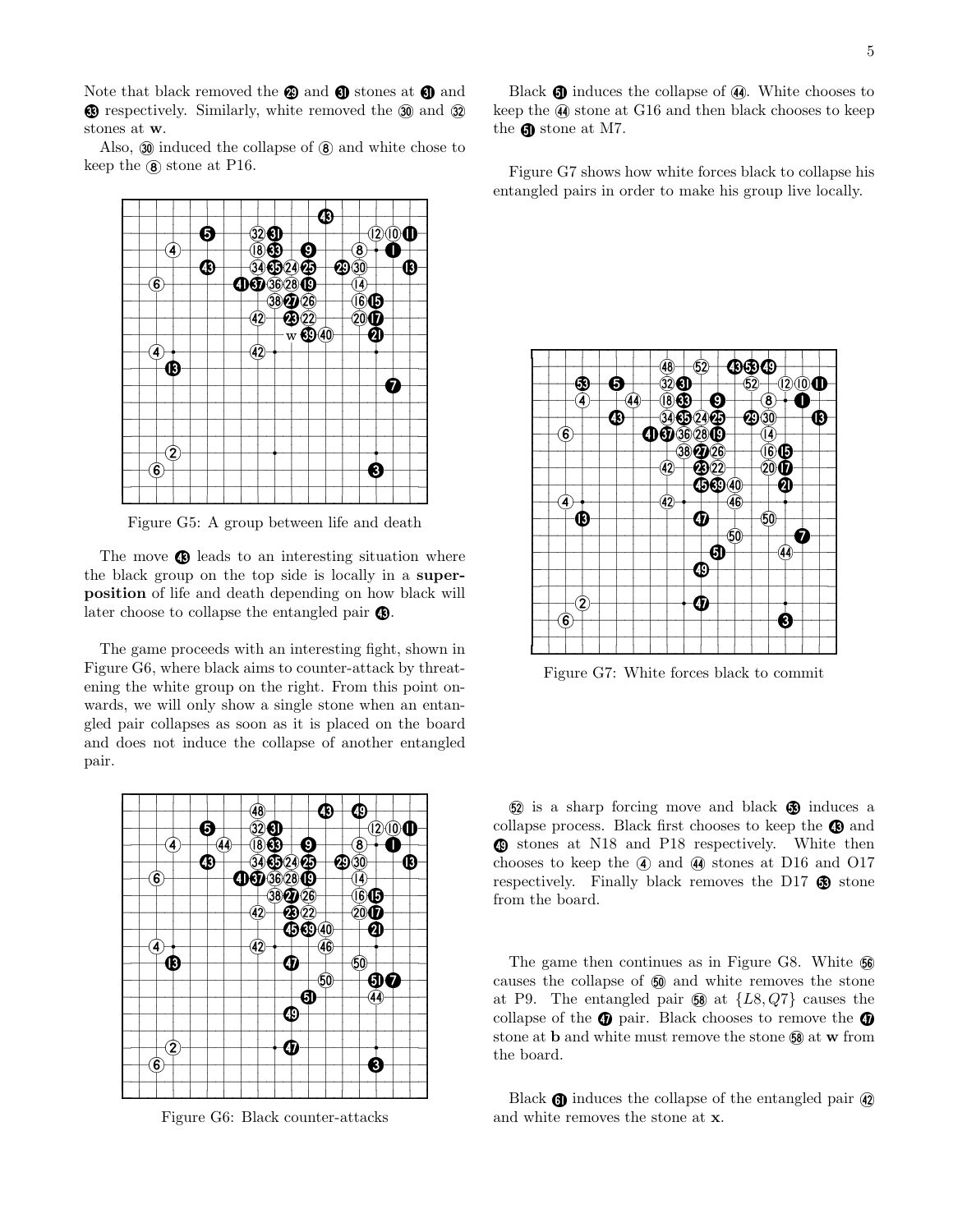

Figure G8: White cuts in the center

The white pair  $\mathbb{G}$  induces the collapse of the  $\mathbb{G}$  so black chooses to remove the H8 stone and then white must remove the  $\mathbb{G}$  stone at K9 from the board.

The game continues as shown in Figure G9 and both players push down in order to settle their groups. White  $\omega$  causes the collapse of black  $\omega$  and therefore black removes the F3 stone from the board and then white chooses to remove the F4 stone (which is no longer in contact with a collapsed stone).



Figure G9: Both players settle their groups

As shown in Figure G10, black then makes a double approach on white's corner in the bottom left. White  $\circledR$ induces the collapse of the <sup>Q</sup> pair and black chooses to remove the stone at F15, which forces white to remove the stone at E12.



Figure G10: Double approach in the lower left

White then plays an interesting joseki (corner variation) in the bottom left, which can be seen in Figure G11. White  $\omega$  induces the collapse of the entangled pair <sup>O</sup> and therefore black removes the <sup>O</sup> stone at b and white removes the  $\mathbf{\Theta}$  stone at **w**. Black  $\mathbf{\Theta}$  induces the collapse of the entangled pair  $\bigcirc$  and Black removes the stone at x. The final collapse process of the 100 moves we will show occurs when  $\mathbf{\Omega}$  touches the white stone  $\mathbf{\Omega}$ . White chooses to remove the  $\mathfrak{g}$  stone at y and black must keep the stone at K18.



Figure G11: One hundred moves

We expect that these one hundred moves are a sufficient illustration of the rules of Quantum Go.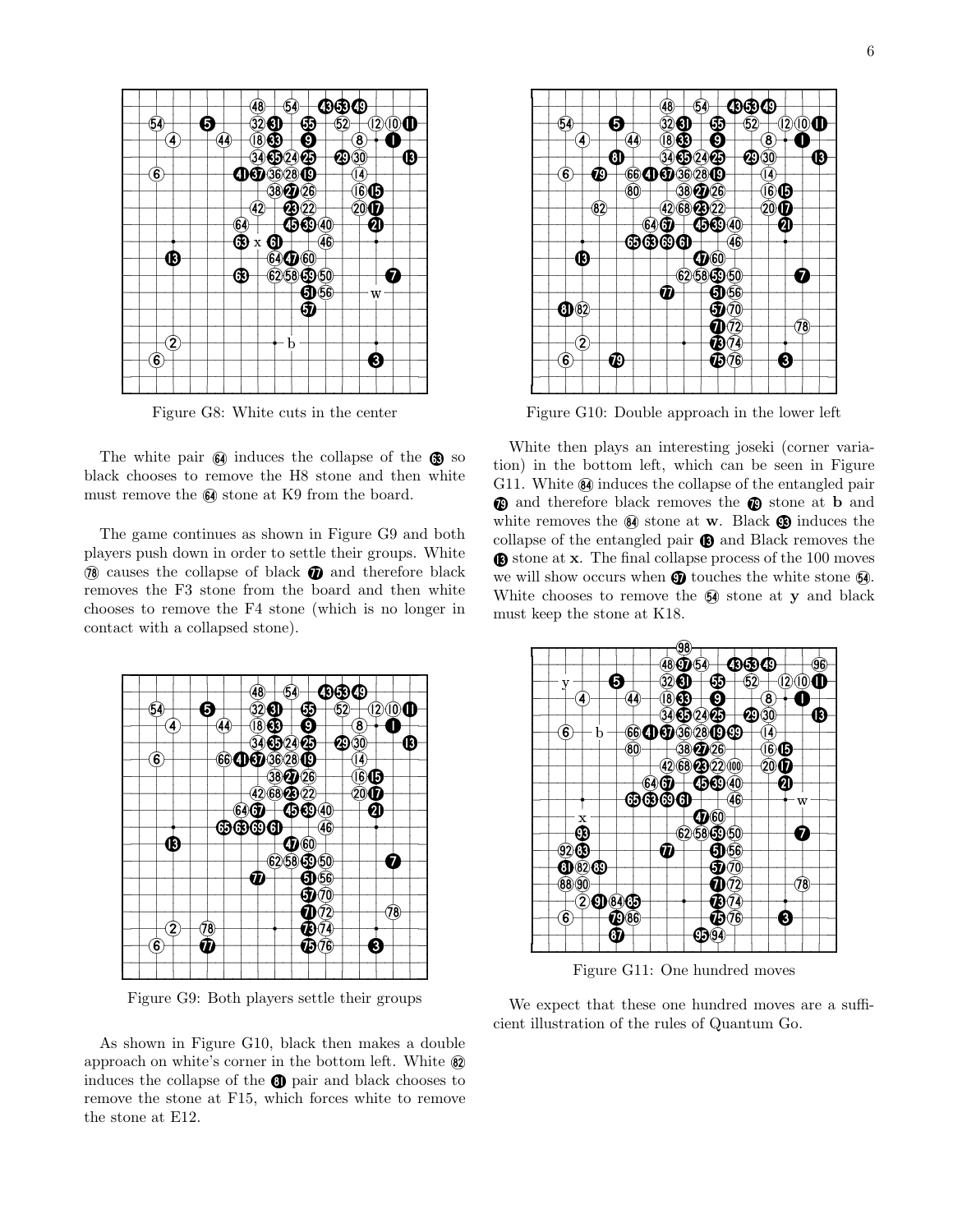#### QUANTUM METAPHORS

Quantum Go has been designed to closely resemble regular Go, particularly in close combat situations and in the later stages of the game. Quantum Go, however, adds a level of complexity by allowing players to explore the possibilities coming from stones being in two places at once. This phenomenon simulates quantum superposition, which is the principle that physical objects are not required to occupy a precise position. Moreover, even entire groups of stones in Quantum Go can be neither alive nor dead, but in a superposition of both states.

In quantum theory, physical systems exhibiting superposition, such as quantum 'particles' in the two-slit experiment [\[11\]](#page-7-5), are studied through a quantum measurement. This can be interpreted as a phenomenon of quantum collapse, where the physical states of a system which are in a superposition can be reduced to states which are no longer in a superposition. In Quantum Go, an analogous process occurs when a Go stone is in contact with one of the stones in an entangled pair. When the contact takes place, the pair of go stones is no longer in a quantum-like superposition but undergoes a process akin to quantum collapse, which leads to each stone in the pair either being present or absent on the board.

Another quantum concept that can be illustrated through Quantum Go is entanglement. Quantum entanglement is a phenomenon where pairs or groups of physical systems are generated or interact in ways where the quantum state of each subsystem cannot be described independently. Instead, an entangled quantum state must be described for the system as a whole. As the name indicates, the stones in a pair of entangled go stones cannot be described independently (even though they are dispersed in space) until after they have undergone the collapse process.

We can use mathematics to describe these ideas more precisely. Let us consider an intersection x on the square grid of a Go board. In regular Go, each intersection x can either have a black stone, a white stone or be empty. This means that the a subsystem of the whole board corresponding to the intersection x is either in the state  $(|1\rangle_x)_B$ , when there is a black stone at **x**, in the state  $(|1\rangle_x)_W$ , when there is a white stone at **x**, or in the state  $|0\rangle_x$ , when there is no stone at **x**.

We can also look at pairs of intersections **x** and **y** and express the subsystem of the whole board corresponding to these two intersections. In regular Go, there are nine possible states for these intersections which are the following:

 $|0\rangle_x |0\rangle_y$ , where there is no stone placed at either intersection.

 $|0\rangle_x (|1\rangle_y)$ <sub>B</sub>, where there is a black stone at **y** and no stone at x.

 $|0\rangle_x (|1\rangle_y)$ <sub>*w*</sub>, where there is a white stone at **y** and no stone at x.

 $(|1\rangle_x)_B |0\rangle_y$ , where there is a black stone at **x** and no stone at y.

 $(|1\rangle_x)_{W} |0\rangle_y$ , where there is a white stone at **x** and no stone at y.

 $(|1\rangle_x)_B(|1\rangle_y)_B$ ,  $(|1\rangle_x)_W(|1\rangle_y)_W$ ,  $(|1\rangle_x)_B(|1\rangle_y)_W$  and  $(|1\rangle_x)_{W}(|1\rangle_y)_{B}$ , where there are stones at both intersections.

In Quantum Go, however, a player no longer plays single go stones but places pairs of entangled go stones instead. Therefore, the nine states above only arise for pairs of board intersections containing stones that have already collapsed. When an entangled pair of black stones is placed on a pair of intersections x and y, then the intersections are in the state:

$$
(\alpha \left| 0 \right\rangle _x \left| 1 \right\rangle _y - \beta \left| 1 \right\rangle _x \left| 0 \right\rangle _y )_B
$$

where the (complex) coefficient  $\alpha$  indicates the likelihood that there will be a stone at y but not at x following the collapse process and the (complex) coefficient  $\beta$  indicates the likelihood that there will be a stone at x but not at y. This resembles the behavior of a pair of entangled quantum systems and explains our use of the term entangled pair of stones.

The subsystem of the whole board corresponding to a single intersection x, where there is one black stone in an entangled pair, can be written as a (mixed) quantum state:

$$
|\alpha|^2\left|0\right\rangle_x\left\langle 0\right|_x+|\beta|^2(|1\rangle_x\left\langle 1\right|_x)_B
$$

where  $|\alpha|^2$  and  $|\beta|^2$  are (real) coefficients which describe the likelihood that intersection x will be chosen after collapse instead of the intersection with the other entangled stone. If we have no information, then  $|\alpha|^2 = |\beta|^2 = \frac{1}{2}$ and it is equally likely that there will or will not be a stone at intersection x following the collapse process.

This shows that in Quantum Go, the state of each intersection is in a quantum superposition.

We can then write the state of the whole board as the combination (tensor product) of the states of all the intersections containing empty spaces, single stones and entangled pairs. For example, the tiny board shown in Figure 7 can be given the state:

$$
(|0\rangle_{A1,A3,B2,B3,C1,C3})(|1\rangle_{C2})_{W}(\alpha_{1}|0\rangle_{A2}|1\rangle_{B1}-\beta_{1}|1\rangle_{A2}|0\rangle_{B1})_{B}
$$



Figure 7: State of a 3  $\times$  3 board

This provides an intuitive illustration of quantum states and how subsystems can combine to create larger systems.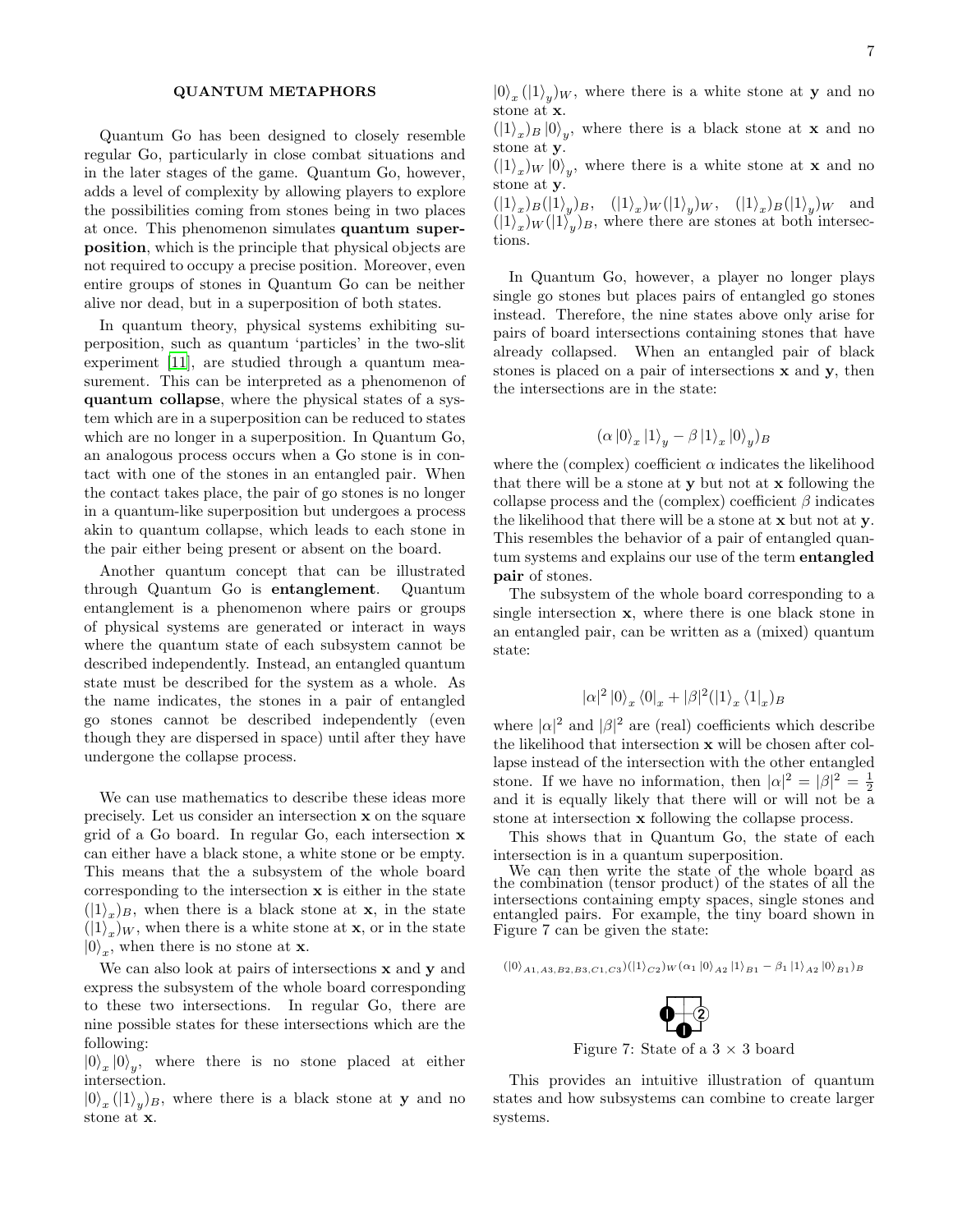The collapse of an entangled pair also mimics a quantum measurement. Given the state  $(\alpha|0\rangle_x|1\rangle_y$  –  $\beta |1\rangle_x |0\rangle_y$  for a pair of intersections on the board which contain a white entangled pair, the black player does not know which stone will be taken off the board. Therefore, from his perspective, the black player is performing a type of (projective) quantum measurement by touching the opponent's stone with his own. By placing a stone adjacent to the entangled stone at intersection x, the black player is performing a measurement  $\{\ket{0}_x\bra{0}_x,(\ket{1}_x\bra{1}_x)_W\}$ , where he ignores which outcome will occur.

We should mention that the most interesting quantum phenomena, including complementarity [\[7](#page-7-6)], non-locality [\[8\]](#page-7-7) and contextuality [\[13](#page-8-2)] have no analogues in Quantum Go. Correlations between measurements on subsystems are indistinguishable from any other classical correlation between classical random variables and obey the Bell and CHSH inequalities [\[9\]](#page-7-8). In fact Quantum Go only mimics the probabilistic behavior of quantum theory due to each player's ignorance concerning the opponent's decisions. Nevertheless, playing Quantum Go provides a valuable insight into some of the fundamental phenomena of quantum mechanics.

## **CONCLUSION**

In this article, we have introduced the rules of Quantum Go and illustrated these rules by presenting two example games. In addition to being a fun and interesting game in its own right, Quantum Go has been designed to make the nature of quantum mechanics more accessible [to everyone. It is well suited for scientific outreach](http://dx.doi.org/10.1142/S0129626410000223) activities or for a classroom environment.

We can imagine many variations of Quantum Go which simplify the game and make it easier to play. A natural modification is Weak Quantum Go, where the collapse process occurs whenever a stone is placed in an intersection either adjacent or directly diagonal from one or more other stones. Another interesting variant is **Sym**metric Quantum Go, where entangled stones must be placed at pairs of points which are point-symmetric with respect to the central K10 point (such as C6 and R14). If one of the two opposite points where a player wishes to play are occupied, then the player is forced to place a single stone. Finally, one can imagine Semi-Quantum Go, where black is permitted to play entangled pairs of stones but white is only allowed to place single stones, as in regular Go. It would then be interesting to decide the expected advantage, in terms of points, conferred to the player who can play entangled pairs of stones and adjust the komi accordingly.

Another possibility is to devise variants of the game which are theoretically interesting but might be more complex to play. For example, we can imagine a version which involves allowing entangled groups of stones which are larger than two. The entangled pairs we introduced resemble quantum singlet states [\[6\]](#page-7-9). If we allow entangled triplets of stones then we could introduce two types of entangled triplets corresponding to GHZtype and W-type entangled states [\[10](#page-7-10)]. The former would then directly collapse to a single stone following the collapse process induced by a touching stone, whereas the later would only collapse into an entangled pair which would later collapse into a single stone. The game could also be generalized to include entangled groups of stones containing more members.

Finally, it would be interesting to create a version of Quantum Go where the stones can be entangled in several complementary ways. It might be possible to have stones of many different colours or with arrows so that they can be placed on the board in different orientations. These variants, although they would no longer resemble the game of Go, could provide interesting toy models to study quantum complementarity.

- <span id="page-7-3"></span>[1] Quantum chess. URL <https://chess24.com/en/read/news/quantum-chess>.
- <span id="page-7-1"></span>[2] Circular lattice go board. URL <http://www.youdzone.com/go.html>.
- <span id="page-7-2"></span>[3] Milton keynes go board. URL <http://www.britgo.org/clubs/mk/mkboard.html>.
- <span id="page-7-0"></span>[4] Go game guru: Alphago shows its true strength. URL [https://gogameguru.com/alphago-shows-true-strength-3rd-vict](https://gogameguru.com/alphago-shows-true-strength-3rd-victory-lee-sedol/)
- <span id="page-7-4"></span>[5] Selim G. Akl. On the importance of being quantum. *Parallel Processing Letters*, 20(03):275–286, 2010. [doi:](http://dx.doi.org/10.1142/S0129626410000223) 10.1142/S0129626410000223.
- <span id="page-7-9"></span>[6] John Stewart Bell. *Speakable and unspeakable in quantum mechanics*. Collected papers on quantum philosophy. Cambridge Univ. Press, Cambridge, 2004.
- <span id="page-7-6"></span>[7] N. Bohr. Can quantum-mechanical description of physical reality be considered complete? *Phys. Rev.*, 48: 696–702, Oct 1935. [doi:10.1103/PhysRev.48.696.](http://dx.doi.org/10.1103/PhysRev.48.696) URL <http://link.aps.org/doi/10.1103/PhysRev.48.696>.
- <span id="page-7-7"></span>[8] Nicolas Brunner, Daniel Cavalcanti, Stefano Pironio, Valerio Scarani, and Stephanie Wehner. Bell nonlocality. *Rev. Mod. Phys.*, 86:419–478, Apr 2014. [doi:10.1103/RevModPhys.86.419](http://dx.doi.org/10.1103/RevModPhys.86.419). URL <http://link.aps.org/doi/10.1103/RevModPhys.86.419>.
- <span id="page-7-8"></span>[9] John F. Clauser, Michael A. Horne, Abner Shimony, and Richard A. Holt. Proposed experiment to test local hidden-variable theories. *Phys. Rev. Lett.*, 23:880– 884, Oct 1969. [doi:10.1103/PhysRevLett.23.880](http://dx.doi.org/10.1103/PhysRevLett.23.880). URL <http://link.aps.org/doi/10.1103/PhysRevLett.23.880>.
- <span id="page-7-10"></span>[10] W. Dür, G. Vidal, and J. I. Cirac. Three qubits can be entangled in two inequivalent ways. *Phys. Rev. A*, 62:062314, Nov 2000. [doi:10.1103/PhysRevA.62.062314](http://dx.doi.org/10.1103/PhysRevA.62.062314). URL <http://link.aps.org/doi/10.1103/PhysRevA.62.062314>.
- <span id="page-7-5"></span>[11] R.P. Feynman, R.B. Leighton, and M. Sands. *The Feyn-*